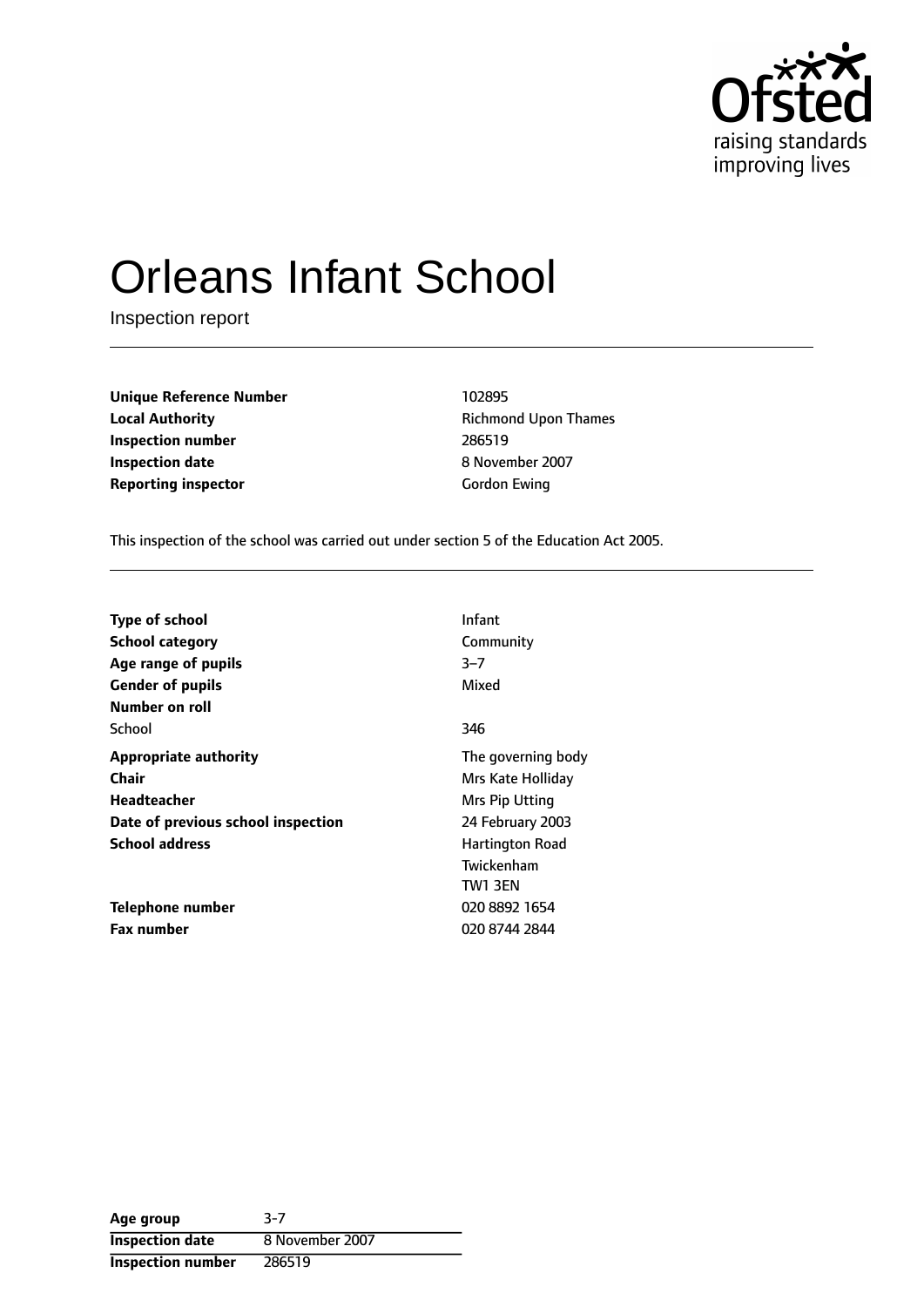.

© Crown copyright 2007

#### Website: www.ofsted.gov.uk

This document may be reproduced in whole or in part for non-commercial educational purposes, provided that the information quoted is reproduced without adaptation and the source and date of publication are stated.

Further copies of this report are obtainable from the school. Under the Education Act 2005, the school must provide a copy of this report free of charge to certain categories of people. A charge not exceeding the full cost of reproduction may be made for any other copies supplied.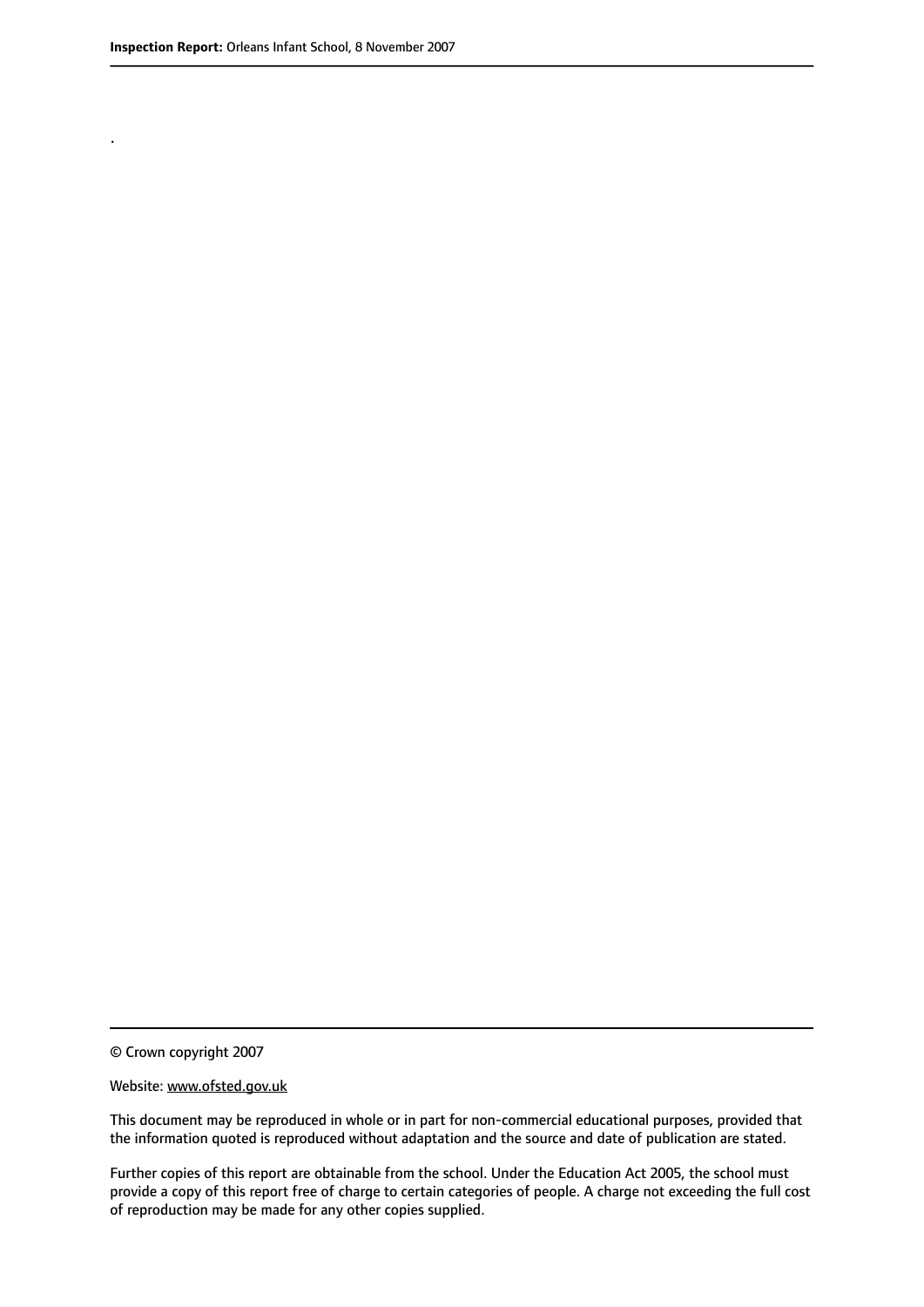# **Introduction**

The inspection was carried out by an Additional Inspector. The inspector evaluated the overall effectiveness of the school and investigated the following issues - achievement and standards, personal development and well being, care, guidance and support, teaching and learning and leadership and management - gathering evidence from lesson observations, scrutiny of pupils' work and documents. Analysis of parents' questionnaires and discussions with pupils, parents, governors and staff also contributed to the judgements. Other aspects of the school's work were not investigated in detail, and the inspector found no evidence to suggest that the school's own assessments, as given in its self-evaluation, were not justified, and these have been included where appropriate in this report.

## **Description of the school**

This is a larger than average infant school that is currently oversubscribed. It takes pupils from a wide locality with a significant number from socially advantaged backgrounds. The majority of pupils have White British heritage and only a few speak English as an additional language. The proportion of pupils with learning difficulties or disabilities is below the national average. The number of pupils on free school meals is well below average. Pupil mobility is low. The school has a national award for promoting healthy lifestyles and is an Eco school.

## **Key for inspection grades**

| Grade 1 | Outstanding  |
|---------|--------------|
| Grade 2 | Good         |
| Grade 3 | Satisfactory |
| Grade 4 | Inadequate   |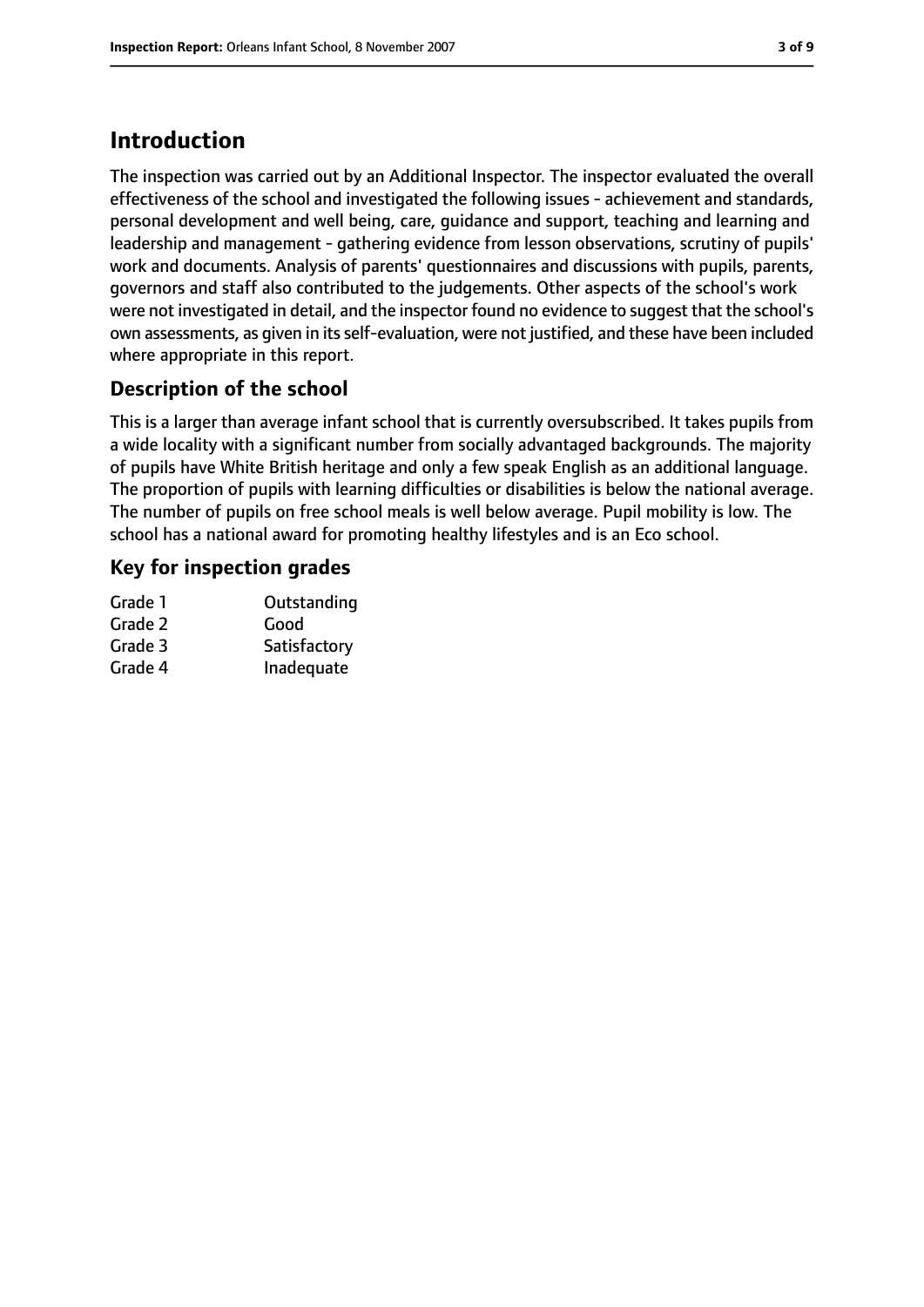## **Overall effectiveness of the school**

#### **Grade: 2**

Orleans Infant is a good school with some outstanding features, particularly the personal development and well-being of its pupils. This is because the school's leadership has taken decisive action to address weaknesses and has established a positive climate throughout the school to ensure that pupils make good progress. This is enhanced further by the very strong support from parents. Pupils enter the the school with skills and abilities that are above those expected nationally and they make good progress because of the consistently good teaching in the Foundation Stage. By the time pupils move to Year 1 standards are well above average and they continue to achieve well so that, when they leave Year 2, standards in reading, writing and mathematics are consistently high. Though standards are consistently strong, high attaining boys and girls perform relatively less well in writing and mathematics, respectively. Pupils with learning difficulties or disabilities achieve particularly well because of the outstanding quality of the support they receive. As one parent wrote 'My son has special needs and the environment the teachers create has helped him to flourish.'

A significant factor in the school's success is the very positive attitudes to learning that pupils demonstrate. Their attendance is outstanding and their behaviour is exemplary. Pupils speak very highly of their school. As one pupil commented 'I love everything about this school.' Their spiritual, moral, social and cultural development is outstanding. Pupils look after one another really well and show great respect for other people's views and lifestyles. They have close links with other schools and in the wider community ranging from the choir performing at the Richmond Music Festival to the school council coordinating fund-raising for a number of worthy causes. Pupils have an excellent understanding of how to lead a healthy lifestyle and this was readily evident at lunchtime where pupils exercised very health conscious choices when visiting the school cafeteria or in their choice of packed lunch ingredients. Parents and pupils participate in a Walking Bus scheme. The pupils grow and eat their own produce from their allotment and the outside play environment provides children with excellent opportunities to exercise and learn as they play.

Teaching is good overall and pupils show increasing competence in skills, knowledge and understanding as they progress through the school. Outstanding teaching was observed in a Year 2 music lesson where pupils of all abilities were exposed to a range of challenging and exciting activities that strengthened their skills and built very successfully on prior learning. This is not the case in all lessons where the level of challenge for high attaining pupils is more variable. Consequently, they do not always achieve the higher levels of which they are capable. Teaching assistants are well deployed and trained. They add to the impact of teaching through skilful reference to pupils' prior learning and using their own knowledge to promote learning. The high standards achieved in basic skills and initiatives such as inviting visitors to share their work experiences, ably prepare pupils for their future lives.

The curriculum provides a broad and interesting range of activities that effectively prepares pupils for life in a multi-cultural society. The school has established excellent links with a range of outside agencies to support vulnerable pupils and to bring additional quality to the curriculum and extra-curricular activities. Some opportunities are missed, however, to provide effective challenge to high attaining pupils and to encourage the development of independent learning skills. Assessment is used increasingly well to track pupils' progress and to target intervention and support. Teachers' marking, however, does not consistently provide pupils with advice on how to take the next step in their learning and, consequently, pupils are not effectively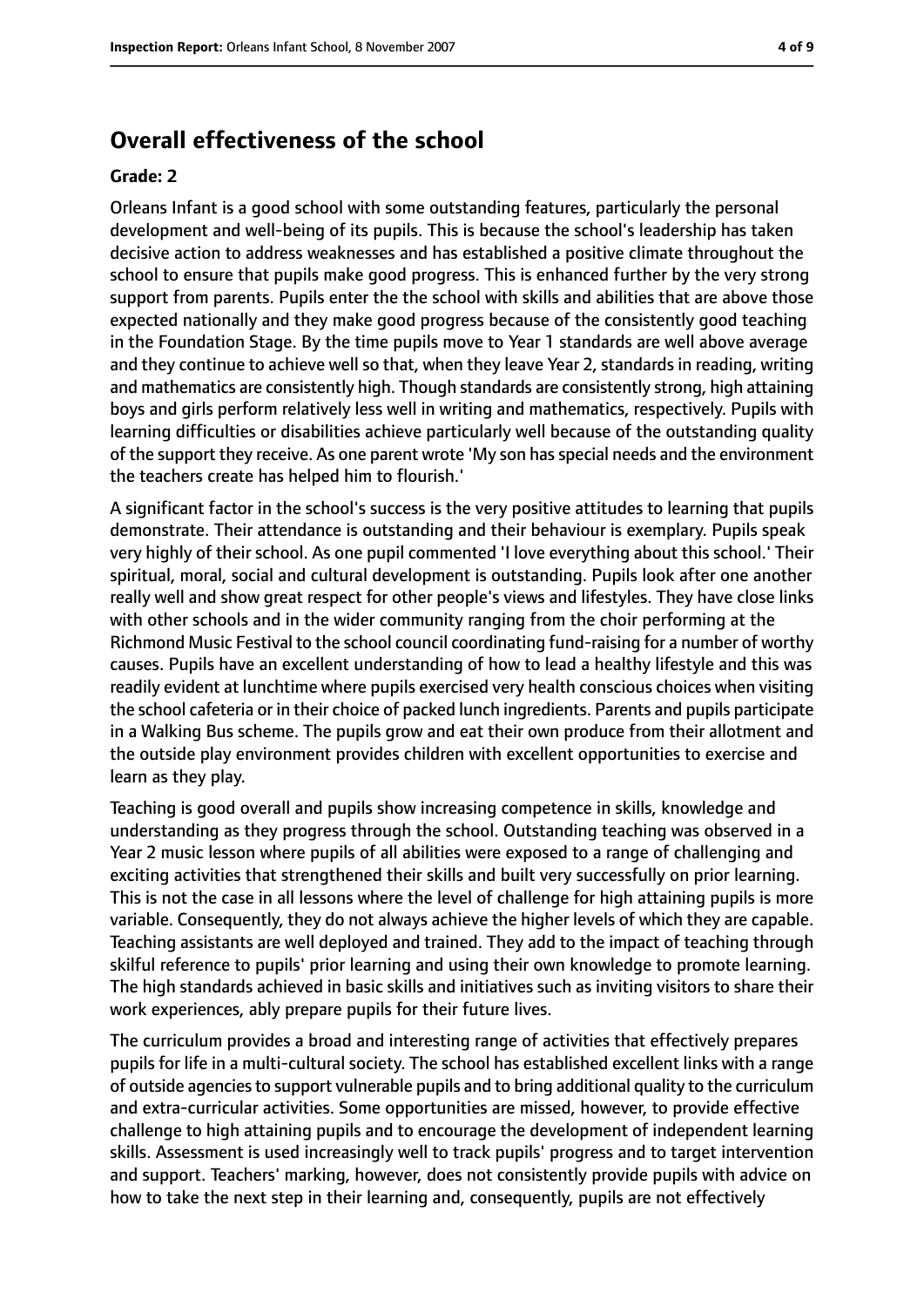challenged or guided in how best to improve. Arrangements for the health and safety of pupils are robust and current safeguarding procedures meet all government requirements.

The headteacher has set a clear vision where pupils can achieve well in a secure and exciting learning environment within and around the school. She is ably supported by her deputy headteacher and a core of middle managers who strive well together to raise standards and to address weaknesses. The leadership of the Foundation Stage is good and pupils experience a stimulating range of activities that enable them to make consistently good progress. School leaders have a good understanding of the school's strengths and weaknesses though strategic improvement planning is not consistently focussed on outcomes for pupils. As a result, tracking the impact of the school's actions over time is not as effective as it could be. The governors are committed, competent and act as an effective critical friend to the school's leadership. The vast majority of parents speak highly of the school. One parent commented 'It is a delightful, happy and caring school.' Some parents feel that communication between home and school could be improved. The school is aware of this and has strategies in place to respond to parents' concerns.

The school has improved well since its last inspection and standards are consistently high. It has a good capacity to improve further. As one parent wrote 'This is a vibrant, well-led school which goes from strength to strength.'

## **Effectiveness of the Foundation Stage**

#### **Grade: 2**

Assessments show that children enter the Foundation Stage with skills well above those found nationally. The Nursery and Reception teams provide an effective range of well-planned practical activities that engage children successfully. Children are encouraged to take on responsibilities at an early age, for example, in looking after their lovely garden. There is an effective balance of welfare, care and encouragement. All children clearly enjoy their early years at school and learn to work effectively with others. This prepares them successfully for the next stage of their education.

## **What the school should do to improve further**

- Increase the level of challenge in lessons so that all high attaining pupils achieve as well as they can.
- Ensure that school improvement planning is closely focussed on outcomes for pupils in order that the work of the school can be more effectively evaluated.
- Improve the consistency of teachers' marking so that pupils receive effective quidance in how to advance their learning.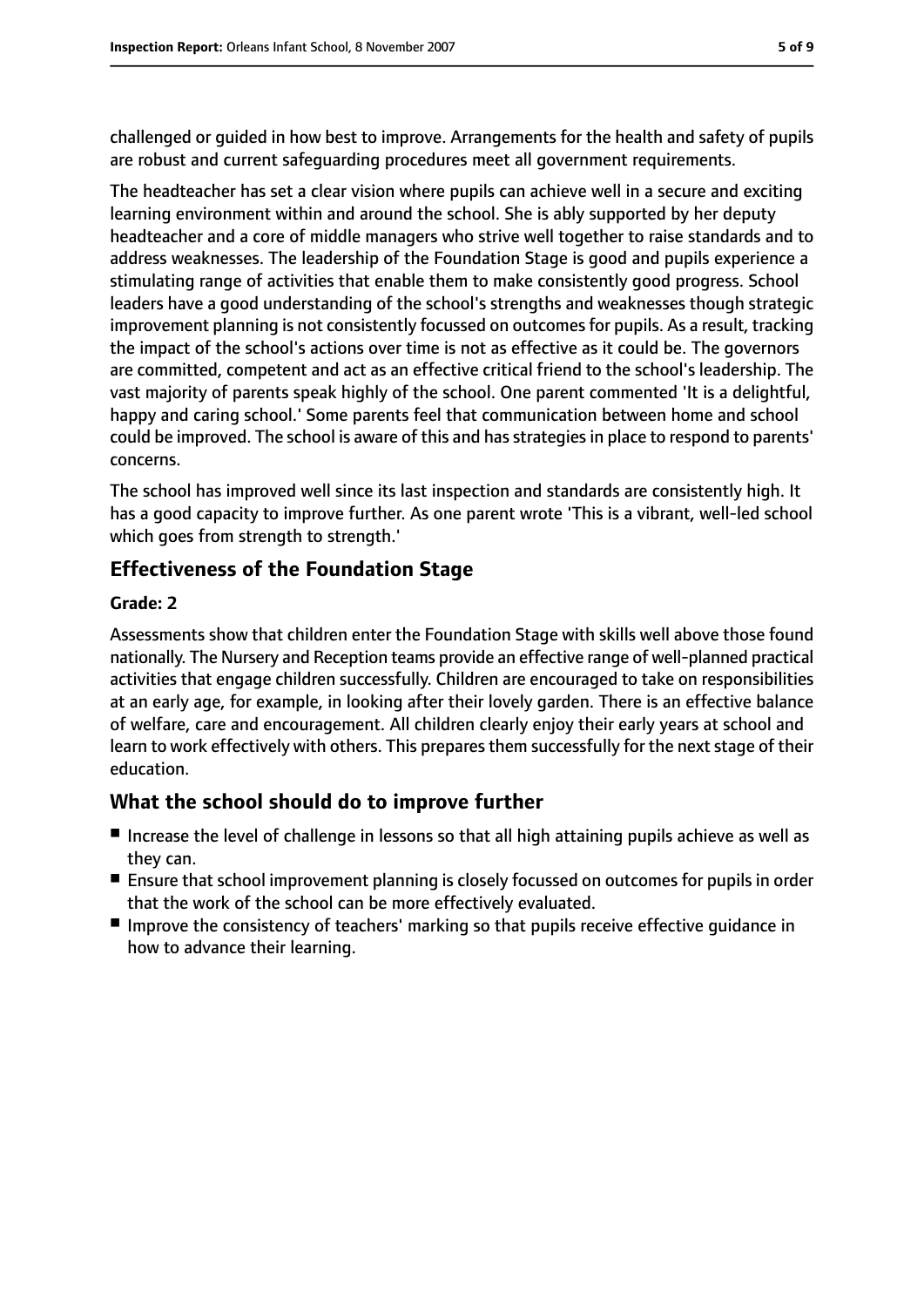**Any complaints about the inspection or the report should be made following the procedures set out in the guidance 'Complaints about school inspection', which is available from Ofsted's website: www.ofsted.gov.uk.**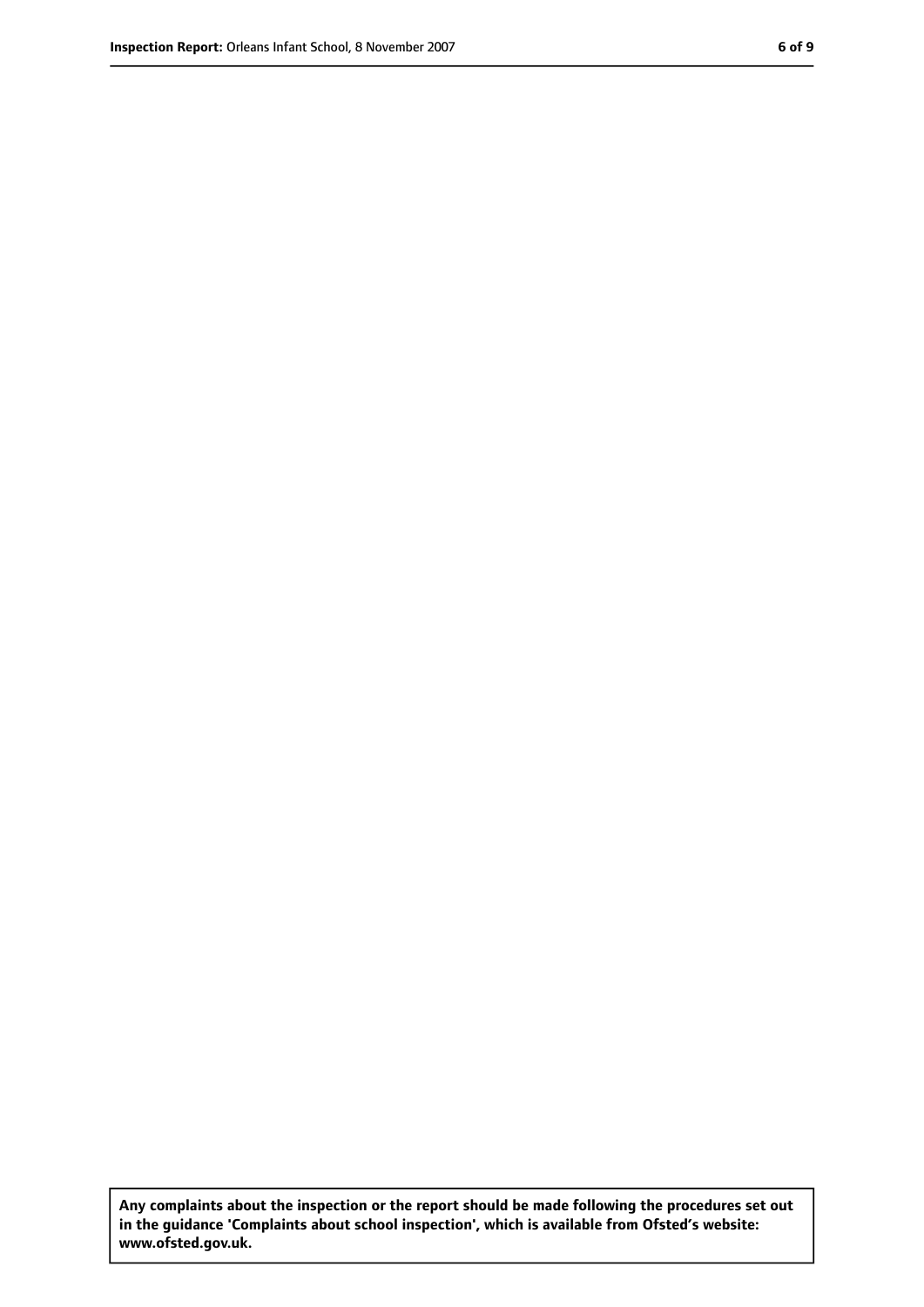#### **Annex A**

## **Inspection judgements**

| $^{\backprime}$ Key to judgements: grade 1 is outstanding, grade 2 good, grade 3 satisfactory, and | <b>School</b>  |
|----------------------------------------------------------------------------------------------------|----------------|
| arade 4 inadequate                                                                                 | <b>Overall</b> |

## **Overall effectiveness**

| How effective, efficient and inclusive is the provision of education, integrated<br>care and any extended services in meeting the needs of learners? |     |
|------------------------------------------------------------------------------------------------------------------------------------------------------|-----|
| Effective steps have been taken to promote improvement since the last<br>inspection                                                                  | Yes |
| How well does the school work in partnership with others to promote learners'<br>well-being?                                                         |     |
| The effectiveness of the Foundation Stage                                                                                                            |     |
| The capacity to make any necessary improvements                                                                                                      |     |

## **Achievement and standards**

| How well do learners achieve?                                                                               |  |
|-------------------------------------------------------------------------------------------------------------|--|
| The standards <sup>1</sup> reached by learners                                                              |  |
| How well learners make progress, taking account of any significant variations between<br>groups of learners |  |
| How well learners with learning difficulties and disabilities make progress                                 |  |

## **Personal development and well-being**

| How good is the overall personal development and well-being of the<br>learners?                                  |  |
|------------------------------------------------------------------------------------------------------------------|--|
| The extent of learners' spiritual, moral, social and cultural development                                        |  |
| The extent to which learners adopt healthy lifestyles                                                            |  |
| The extent to which learners adopt safe practices                                                                |  |
| How well learners enjoy their education                                                                          |  |
| The attendance of learners                                                                                       |  |
| The behaviour of learners                                                                                        |  |
| The extent to which learners make a positive contribution to the community                                       |  |
| How well learners develop workplace and other skills that will contribute to<br>their future economic well-being |  |

## **The quality of provision**

| How effective are teaching and learning in meeting the full range of the<br>learners' needs?          |  |
|-------------------------------------------------------------------------------------------------------|--|
| How well do the curriculum and other activities meet the range of needs<br>and interests of learners? |  |
| How well are learners cared for, guided and supported?                                                |  |

 $^1$  Grade 1 - Exceptionally and consistently high; Grade 2 - Generally above average with none significantly below average; Grade 3 - Broadly average to below average; Grade 4 - Exceptionally low.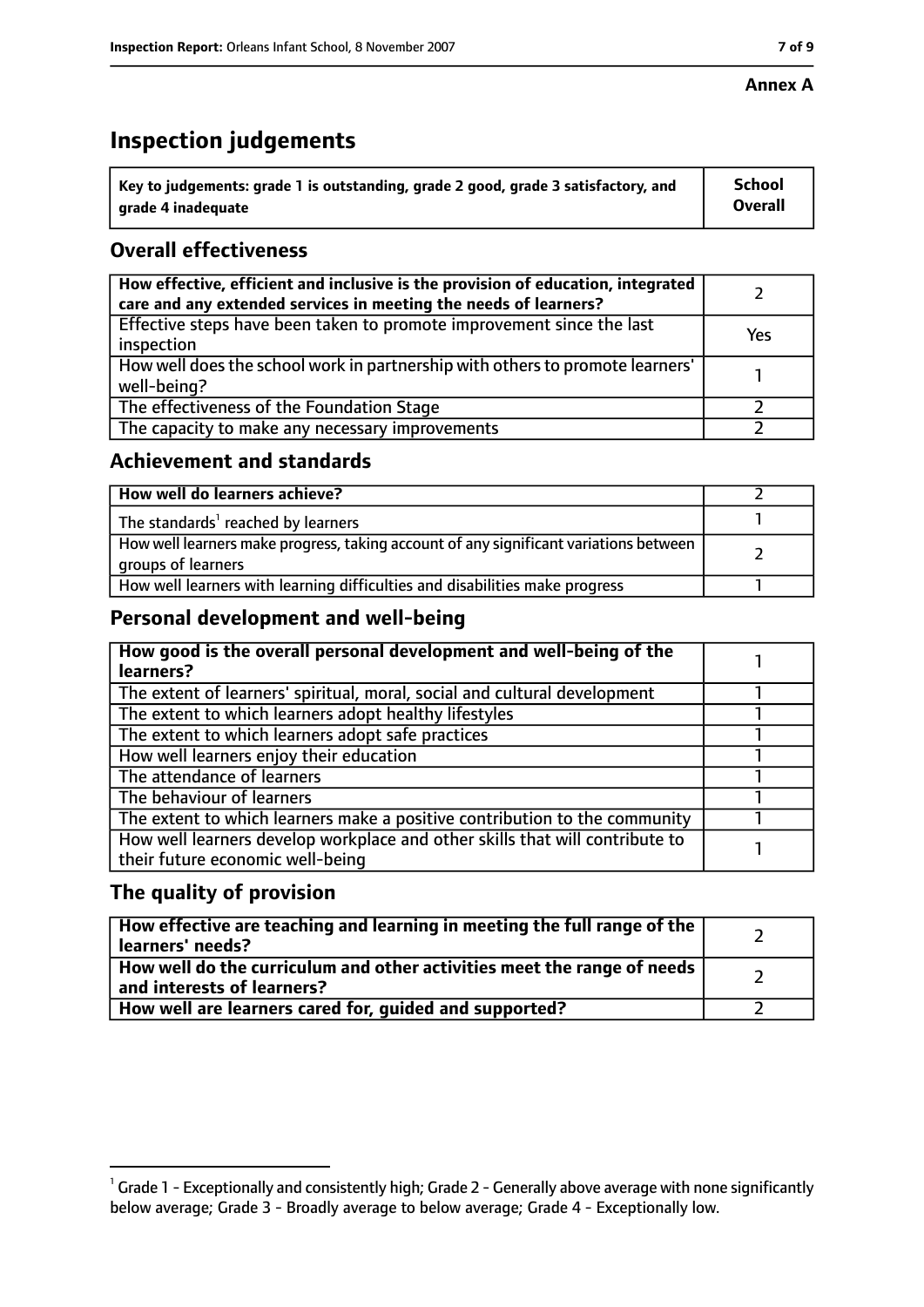# **Leadership and management**

| How effective are leadership and management in raising achievement<br>and supporting all learners?                                              |     |
|-------------------------------------------------------------------------------------------------------------------------------------------------|-----|
| How effectively leaders and managers at all levels set clear direction leading<br>to improvement and promote high quality of care and education |     |
| How effectively leaders and managers use challenging targets to raise standards                                                                 |     |
| The effectiveness of the school's self-evaluation                                                                                               |     |
| How well equality of opportunity is promoted and discrimination tackled so<br>that all learners achieve as well as they can                     |     |
| How effectively and efficiently resources, including staff, are deployed to<br>achieve value for money                                          |     |
| The extent to which governors and other supervisory boards discharge their<br>responsibilities                                                  |     |
| Do procedures for safequarding learners meet current government<br>requirements?                                                                | Yes |
| Does this school require special measures?                                                                                                      | No  |
| Does this school require a notice to improve?                                                                                                   | No  |